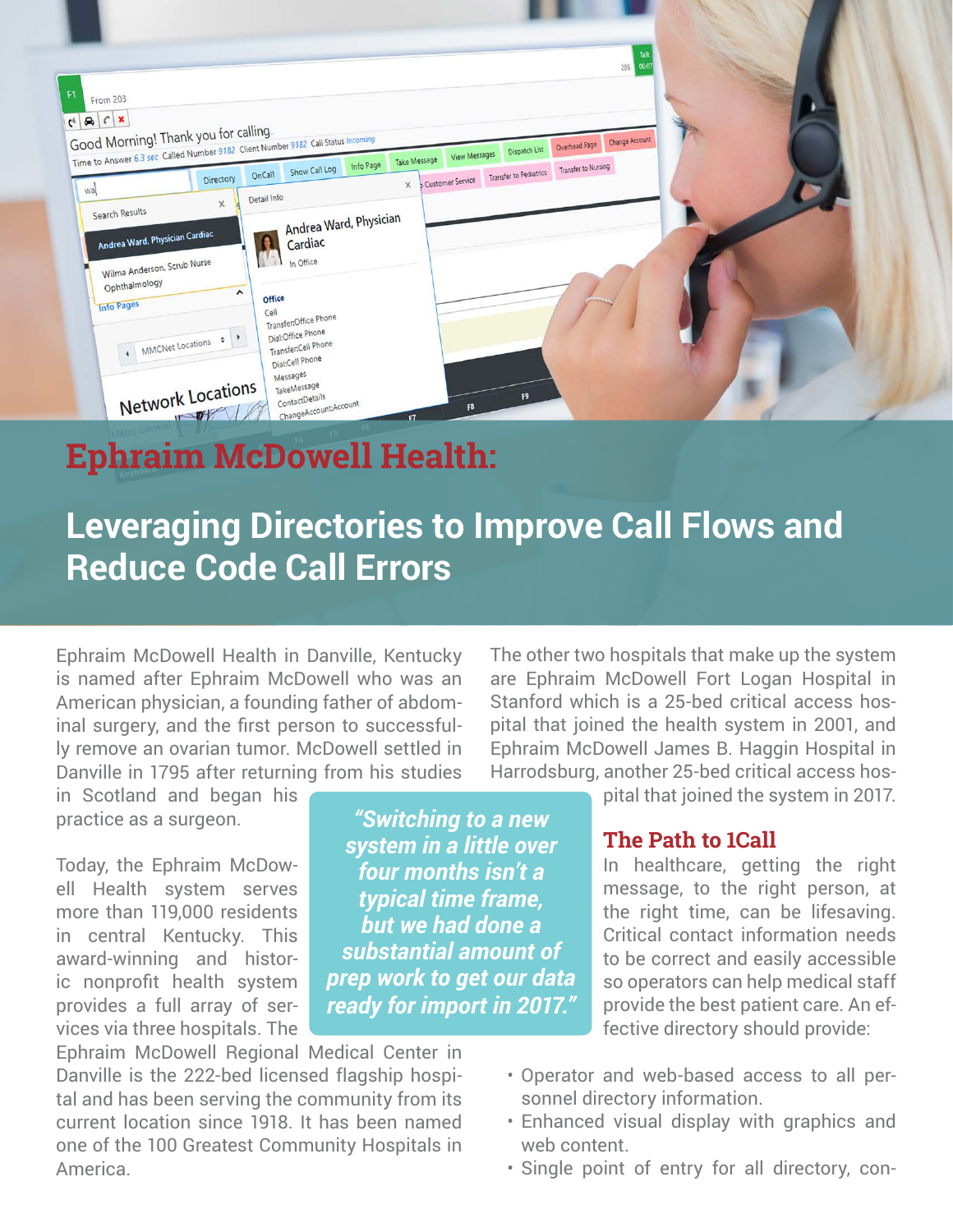tact, and on-call information, using a single source of truth (SSOT) structure so that data is kept in only one place. Any edits to the data are made at the "source of truth" location and ensure those updates propagate to the entire system without duplication.

- Unlimited expansion capabilities.
- Easy import of data to directories to minimize time spent on data entry.

In 2017, Ephraim McDowell Health experienced an unsuccessful call center upgrade with another vendor. When they were able to turn their attention again to the task, they contacted 1Call to discuss the project in April 2019. By the end of August 2019, they were able to go live with 1Call's Genesis Soft Agent software. "Due to the failed project in 2017, much of our directory data was already gathered in spreadsheets which saved us a

lot of time for the project with 1Call. Switching to a new system in a little over four months isn't a typical time frame, but we had done a substantial amount of prep work to get our data ready for import in 2017," says Jennie McWhorter, IS Operations Manager for Ephraim McDowell Health.

### **Directory Build**

Ephraim McDowell Health chose to build three directories: the Code Directory, Main Directory, and Patient Directory because leadership decided that fewer directories would be easier to maintain. Access to edit directories is restricted to the manager and supervisor. Operators send emails to both the manager and supervisor to request edits.

Jennie states, "We also developed an internal process that ensures all new associates are added, and all departing associates are removed. Our IT Help Desk added a task list to their desk tickets that include steps to add or remove personnel

to our directory. This is keeping the directory as clean as possible. It is very easy to get an abundance of inactive employees in your directory and can quickly get to the point where it takes a long time to clean it up. I'm very proud that we have refined that process so nothing gets overlooked."

The Soft Agent call center software can be customized so the directories and other useful information are displayed in color-coded tabs at the

*"The directory walks our operators through each step of how to handle codes, whether it's sending a group page, doing an overhead, texting the on-call providers and teams, or making individual calls."*

top of an operator's screen. Graphics, tables, and links to web content and PDFs are often included for ease of use.

## **Reducing Code Call Errors**

A combination of scripting and a well-planned call flow using the code directory helps to reduce code call errors. Ashley Banuelos, PBX Supervisor for Ephraim Mc-Dowell Health says, "1Call created scripts for us to build our codes.

The directory walks our operators through each step of how to handle codes, whether it's sending a group page, doing an overhead, texting the on-call providers and teams, or making individual calls." This simplified process also reduces the stress operators feel while handling critical calls.

When a code call comes in, the software presents each operator with three screens to efficiently guide them through the call. The first screen prompts the agent to gather information such as

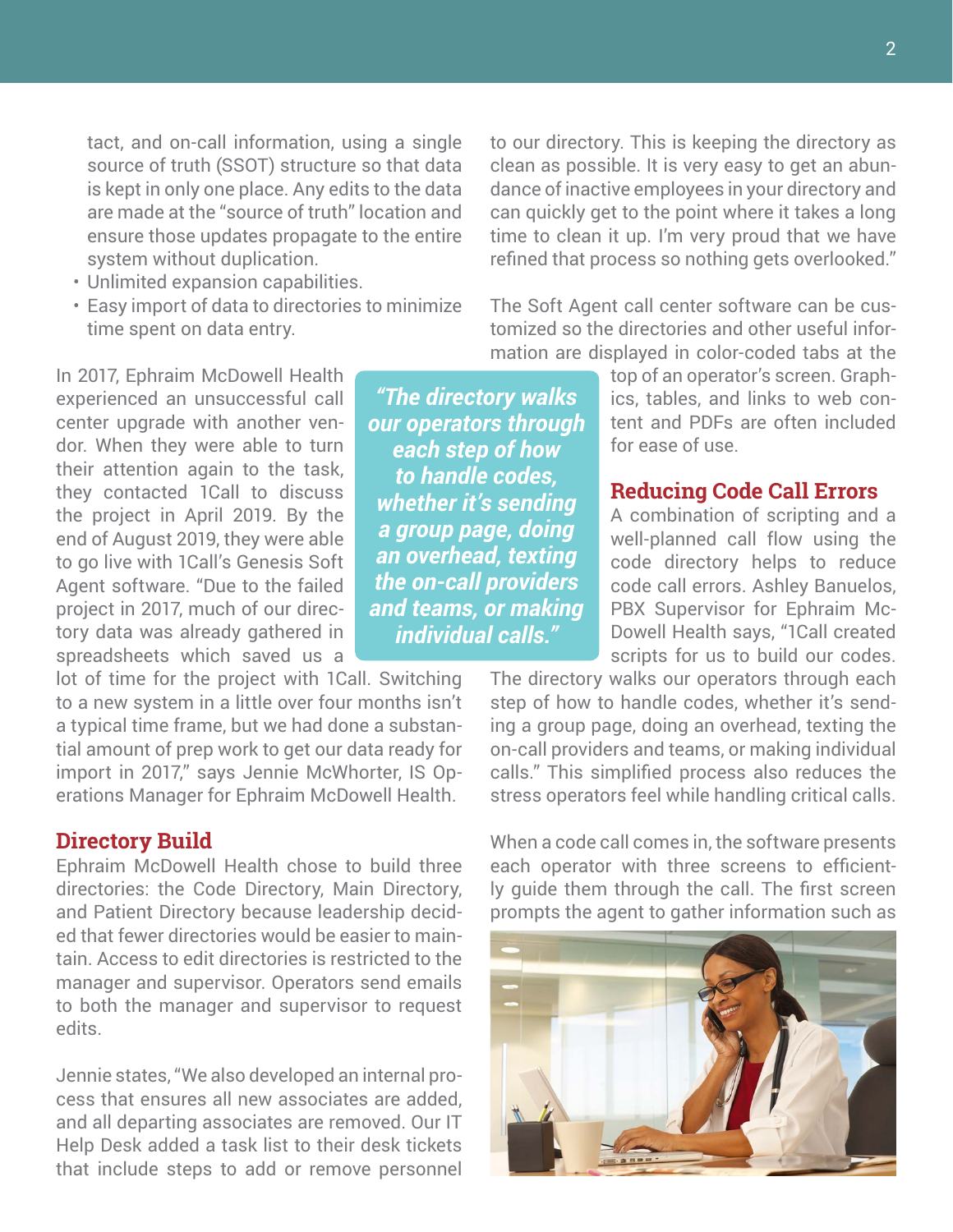caller name, callback number, arrival time, and hospital room number.

The second screen displays more steps that are actually buttons so an operator can simply click on the buttons to progress the call. The buttons are pre-programmed to:

- Send a page.
- Initiate the overhead.
- Contact on-call teams.
- Perform dial-outs to other departments such as pharmacy, lab, security, etc.

"There are also fields on this screen that our operators can edit to indicate if they are working with a Code STEMI, non-Code STEMI, a pediatric condition blue, etc. There are helpful information-

al boxes at the top of the screen," says Ashley. "For instance, if we are handling a Trauma 1 call, there is an info box with a reminder to always call the surgery crew. If it is a Trauma 2 call, then we only call the surgeon who determines if the whole surgery crew needs to be called."

On the last screen, the operator can choose to:

- Set a reminder to repeat a code (for Joint Commission standards).
- Clear the code (such as Condition Blue codes).



*"One thing we love about the on-call directory is that we can click on a button that highlights only the available staff who are actually on-call at that very moment."*

- Cancel a code (often used for the nurse call system when a patient mistakenly presses the wrong button when trying to call a nurse).
- Complete the code.

"We enter the name of the person who calls us to clear or cancel a code, the extension they call from, and any related notes for auditing purposes. Then all the operator has to do is click on the cancel button to clear the code," explains Ashley.

If a code call comes in on the regular phone line, the operator can click on a red "Code Call" button to quickly switch to the code call screen. The operator is automatically placed in a "not ready" mode so they are dedicated to handling that call.

## **On-Call Directory**

The on-call directory contains a vast amount of information about on-call staff including their role, a list of staff schedules, each person's contact preferences, and all of the people who are available oncall. Ashley states, "One thing we love about the on-call directory is that we can click on a button that highlights only the available staff

who are actually on-call at that very moment. It prevents a lot of confusion, especially when an override has been done for last-minute schedule changes."

Every operator has access to edit the on-call schedule when they are notified that something has changed. The updates are made quickly and easily so that everyone has the correct information. "The on-call schedule is used extensively, and we have many on-call schedules built into the system for ease of use. This is a great feature that we didn't have with our old system," says Jennie.

Operators can also make notes about schedule and contact preferences for each staff member

3